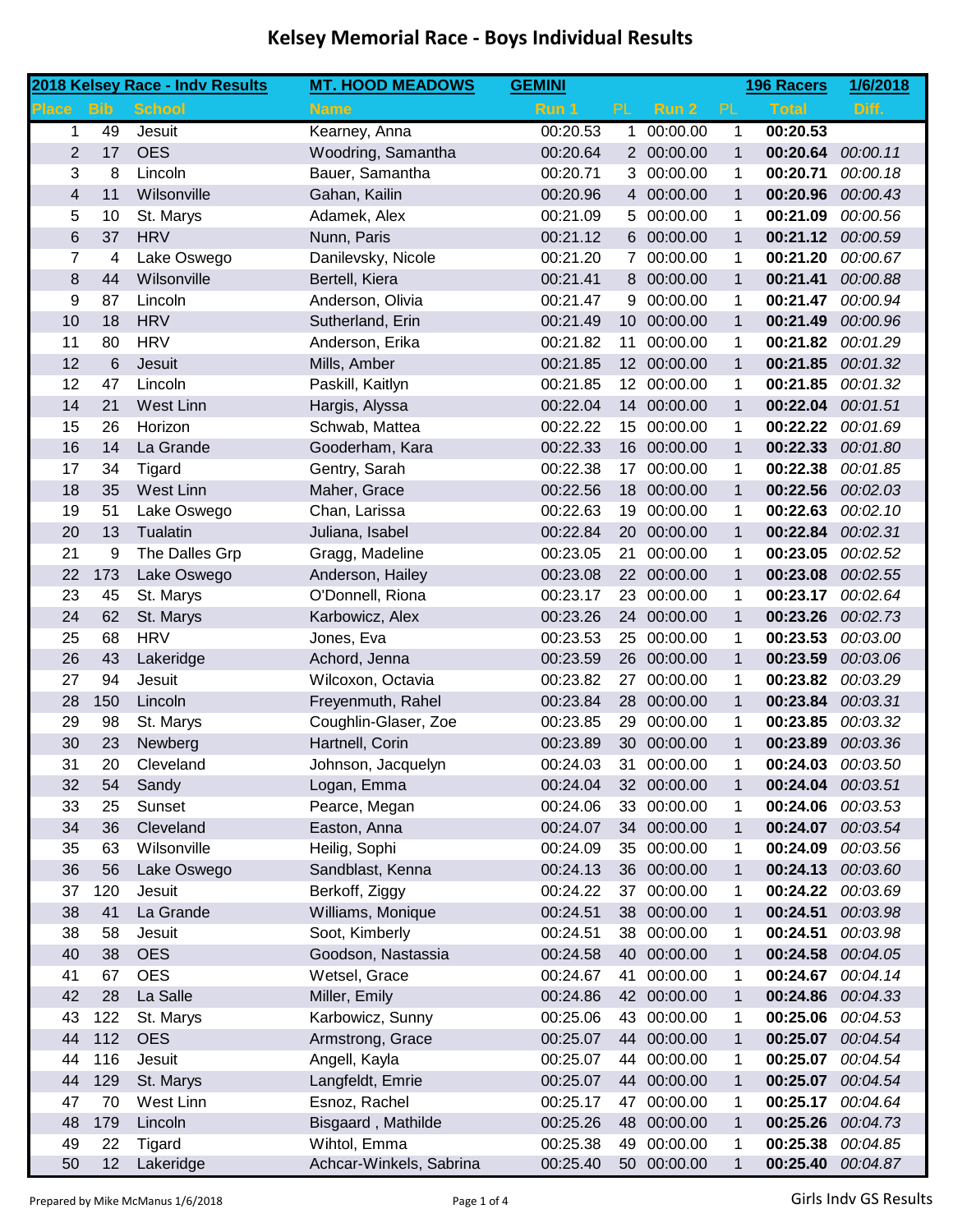| 50  | 119          | Lake Oswego         | Myton, Ariel          | 00:25.40 |     | 50 00:00.00           | 1            | 00:25.40 | 00:04.87 |
|-----|--------------|---------------------|-----------------------|----------|-----|-----------------------|--------------|----------|----------|
| 52  | 175          | St. Marys           | niederman, annie      | 00:25.45 |     | 52 00:00.00           | 1            | 00:25.45 | 00:04.92 |
| 53  | 136          | St. Marys           | Craig, Olivia         | 00:25.50 |     | 53 00:00.00           | 1            | 00:25.50 | 00:04.97 |
| 54  | 191          | St. Marys           | Belli, Hailey         | 00:25.59 |     | 54 00:00.00           | 1            | 00:25.59 | 00:05.06 |
| 55  | 69           | Cleveland           | Peabody, Sarah        | 00:25.78 | 55  | 00:00.00              | 1            | 00:25.78 | 00:05.25 |
| 56  | 61           | The Dalles Grp      | Klindt, Addie         | 00:25.86 | 56  | 00:00.00              | $\mathbf{1}$ | 00:25.86 | 00:05.33 |
| 57  | 46           | The Dalles Grp      | Ervin, Petra          | 00:25.89 |     | 57 00:00.00           | 1            | 00:25.89 | 00:05.36 |
| 58  | 183          | St. Marys           | Bosworth, Olivia      | 00:25.91 |     | 58 00:00.00           | 1            | 00:25.91 | 00:05.38 |
| 59  | 3            | Grant               | Hartnett, Shanley     | 00:25.97 |     | 59 00:00.00           | 1            | 00:25.97 | 00:05.44 |
| 60  | 93           | Lake Oswego         | Csaszar, Aspen        | 00:26.02 | 60  | 00:00.00              | $\mathbf{1}$ | 00:26.02 | 00:05.49 |
| 61  | 16           | Madison             | Vogel, Kate           | 00:26.03 | 61  | 00:00.00              | 1            | 00:26.03 | 00:05.50 |
| 62  | 48           | Wilson              | Donnerberg, Carmen    | 00:26.12 |     | 62 00:00.00           | 1            | 00:26.12 | 00:05.59 |
| 62  | 133          | Lake Oswego         | Hunter, Bella         | 00:26.12 |     | 62 00:00.00           | 1            | 00:26.12 | 00:05.59 |
| 64  | 64           | Lakeridge           | Milionis, Talia       | 00:26.14 |     | 64 00:00.00           | $\mathbf{1}$ | 00:26.14 | 00:05.61 |
| 65  | 71           | Tigard              | Belden, Ashley        | 00:26.15 |     | 65 00:00.00           | 1            | 00:26.15 | 00:05.62 |
| 66  | 165          | Lincoln             | Elliott, Kate         | 00:26.17 |     | 66 00:00.00           | 1            | 00:26.17 | 00:05.64 |
| 67  | 90           | Lake Oswego         | Lew, Sera             | 00:26.20 |     | 67 00:00.00           | 1            | 00:26.20 | 00:05.67 |
| 68  | 92           | Sandy               | Izer, Molly           | 00:26.28 |     | 68 00:00.00           | $\mathbf{1}$ | 00:26.28 | 00:05.75 |
| 69  | 96           | Lincoln             | LaFleur, Kylla        | 00:26.30 |     | 69 00:00.00           | 1            | 00:26.30 | 00:05.77 |
| 70  | 176          | Lakeridge           | Mount, Carolyn        | 00:26.34 |     | 70 00:00.00           | 1            | 00:26.34 | 00:05.81 |
| 71  | 73           | Sunset              | Snell, Shaena         | 00:26.35 | 71  | 00:00.00              | 1            | 00:26.35 | 00:05.82 |
| 71  | 82           | Tualatin            | Jost, Megan           | 00:26.35 | 71  | 00:00.00              | $\mathbf{1}$ | 00:26.35 | 00:05.82 |
| 73  | 115          | Lincoln             | Williamson, Ella      | 00:26.38 |     | 73 00:00.00           | 1            | 00:26.38 | 00:05.85 |
| 74  | 154          | Jesuit              | Kerr, Amanda          | 00:26.50 |     | 74 00:00.00           | $\mathbf{1}$ | 00:26.50 | 00:05.97 |
| 75  | 77           | Tigard              | Yusem, Lucia          | 00:26.69 | 75  | 00:00.00              | 1            | 00:26.69 | 00:06.16 |
| 76  | 139          | St. Marys           | Chasteney, Olivia     | 00:26.85 |     | 76 00:00.00           | $\mathbf{1}$ | 00:26.85 | 00:06.32 |
| 77  | 79           | Cleveland           | Hastie, Georgia       | 00:26.94 |     | 77 00:00.00           | 1            | 00:26.94 | 00:06.41 |
| 78  | $\mathbf{1}$ | Sandy               | Torkelson, Taylor     | 00:26.98 | 78  | 00:00.00              | 1            | 00:26.98 | 00:06.45 |
| 79  | 72           | Newberg             | Ortloff, Kate         | 00:27.05 | 79  | 00:00.00              | 1            | 00:27.05 | 00:06.52 |
| 80  | 146          | St. Marys           | Raab, Izabel          | 00:27.09 |     | 80 00:00.00           | $\mathbf{1}$ | 00:27.09 | 00:06.56 |
| 81  | 109          | Tigard              | Sverdrup, Emily       | 00:27.11 | 81  | 00:00.00              | 1            | 00:27.11 | 00:06.58 |
| 82  | 144          | <b>Jesuit</b>       | Austin, Emily         | 00:27.14 |     | 82 00:00.00           | $\mathbf{1}$ | 00:27.14 | 00:06.61 |
| 83  | 83           | Lakeridge           | Siddons, Annika       | 00:27.16 |     | 83 00:00.00           | 1            | 00:27.16 | 00:06.63 |
| 84  | 29           | Westview            | Falconer, Jasmine     | 00:27.19 |     | 84 00:00.00           | 1            | 00:27.19 | 00:06.66 |
| 85  | 128          | Lakeridge           | Drake, Campbell       | 00:27.23 | 85  | 00:00.00              | 1            | 00:27.23 | 00:06.70 |
| 86  | 91           | Sandy               | Engler, Julia         | 00:27.25 |     | 86 00:00.00           | 1            | 00:27.25 | 00:06.72 |
| 87  | 160          | Lincoln             | Butterfield, Tessa    | 00:27.28 | 87  | 00:00.00              | 1            | 00:27.28 | 00:06.75 |
| 88  | 114          | St. Marys           | Eddie, Cecelia        | 00:27.38 |     | 88 00:00.00           | 1            | 00:27.38 | 00:06.85 |
| 89  | 78           | West Linn           | Root, Madison         | 00:27.40 | 89  | 00:00.00              | 1            | 00:27.40 | 00:06.87 |
| 90  | 65           | Tualatin            | Tippet, Caylum        | 00:27.59 | 90  | 00:00.00              | 1            | 00:27.59 | 00:07.06 |
| 91  | 59           | Wilson              | Freeman, Ursa         | 00:27.70 | 91  | 00:00.00              | 1            | 00:27.70 | 00:07.17 |
| 91  | 143          | Lake Oswego         | Leonard, Katelyn      | 00:27.70 | 91  | 00:00.00              | 1            | 00:27.70 | 00:07.17 |
| 93  | 2            | Southridge          | Hopkins, Mia          | 00:27.78 |     | 93 00:00.00           | 1            | 00:27.78 | 00:07.25 |
| 94  | 5            | <b>Catlin Gabel</b> | Vollum, Lily          | 00:27.80 | 94  | 00:00.00              | 1            | 00:27.80 | 00:07.27 |
| 95  | 130          | Lincoln             | Field, Annemarie      | 00:27.82 | 95  | 00:00.00              | 1            | 00:27.82 | 00:07.29 |
| 96  | 60           | Lincoln             | Heinz-Morris, Berritt | 00:27.84 |     | 96 00:00.00           | 1            | 00:27.84 | 00:07.31 |
| 97  | 81           | <b>OES</b>          | Roth, Sydney          | 00:27.86 | 97  | 00:00.00              | 1            | 00:27.86 | 00:07.33 |
| 98  | 101          | <b>OES</b>          | Bailly, Genevieve     | 00:28.03 | 98  | 00:00.00              | 1            | 00:28.03 | 00:07.50 |
| 99  | 55           | Southridge          | Director, Charlotte   | 00:28.21 | 99  | 00:00.00              | 1            | 00:28.21 | 00:07.68 |
| 99  | 156          | St. Marys           | Vandecoevering, Kayla | 00:28.21 |     | 99 00:00.00           | 1            | 00:28.21 | 00:07.68 |
| 101 | 7            | Wilson              | Newgard, Josie        | 00:28.33 | 101 | 00:00.00              | 1            | 00:28.33 | 00:07.80 |
| 102 | 132          | Lake Oswego         | Csaszar, Avery        |          |     | 00:28.34 102 00:00.00 | 1            | 00:28.34 | 00:07.81 |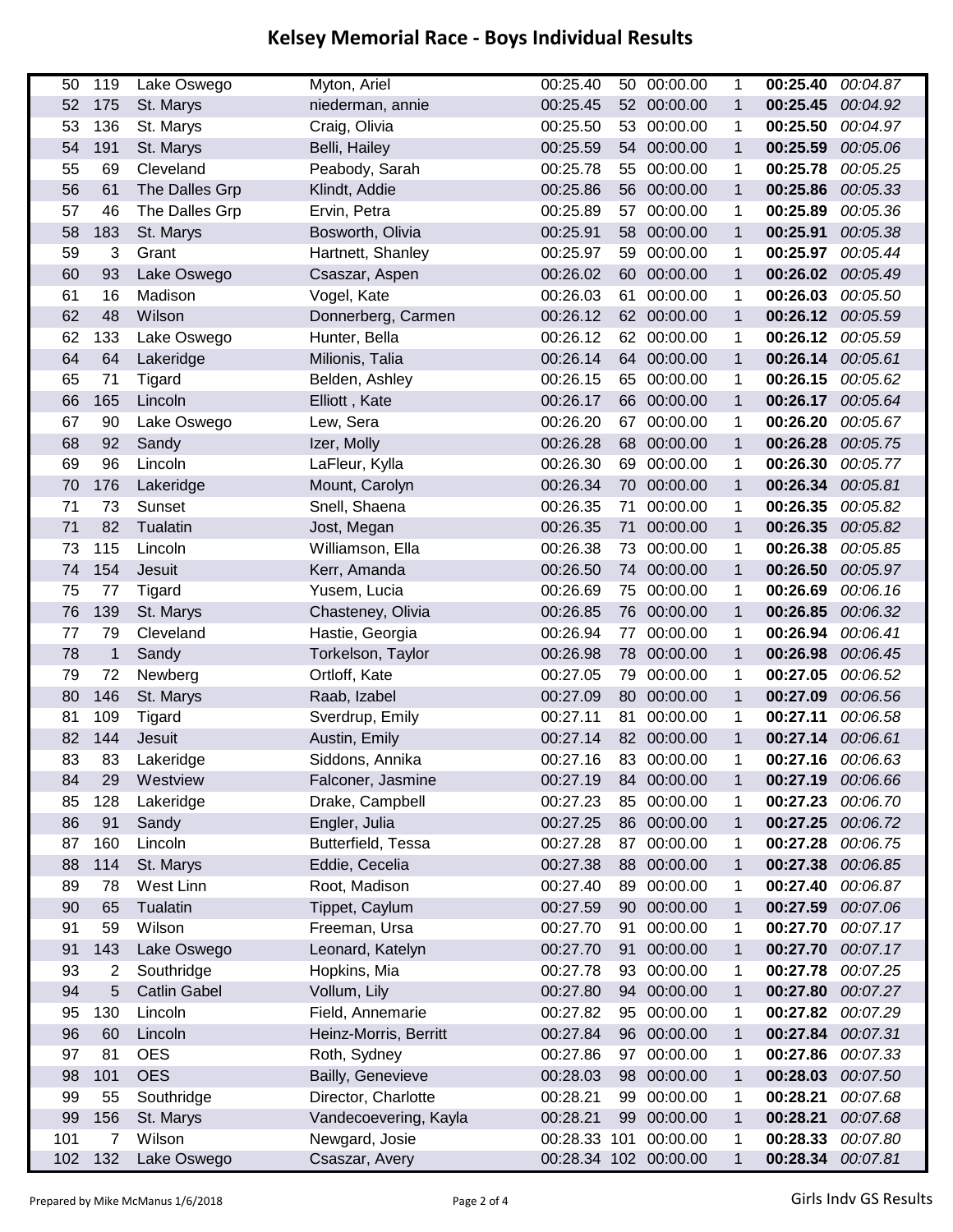| 103 | 187 | St. Marys           | Hanson, Lily        | 00:28.37 103 00:00.00 |                       | 1            | 00:28.37          | 00:07.84 |
|-----|-----|---------------------|---------------------|-----------------------|-----------------------|--------------|-------------------|----------|
| 104 | 117 | Lake Oswego         | Tinger, Mesa        | 00:28.40 104 00:00.00 |                       | $\mathbf 1$  | 00:28.40          | 00:07.87 |
| 105 | 174 | Lincoln             | Le Breton, Eloane   |                       | 00:28.43 105 00:00.00 | 1            | 00:28.43          | 00:07.90 |
| 106 | 142 | Lake Oswego         | Baker, Brooke       |                       | 00:28.75 106 00:00.00 | 1            | 00:28.75          | 00:08.22 |
| 107 | 135 | Lincoln             | Emery, Hailey       |                       | 00:28.77 107 00:00.00 | 1            | 00:28.77          | 00:08.24 |
| 108 | 190 | St. Marys           | Belli, Hannah       |                       | 00:28.81 108 00:00.00 | $\mathbf{1}$ | 00:28.81          | 00:08.28 |
| 109 | 86  | The Dalles Grp      | Diede, Emma         |                       | 00:28.83 109 00:00.00 | 1            | 00:28.83          | 00:08.30 |
| 109 | 89  | Jesuit              | McDonald, Kayli     |                       | 00:28.83 109 00:00.00 | $\mathbf 1$  | 00:28.83          | 00:08.30 |
| 111 | 169 | St. Marys           | Workmeister, Molly  |                       | 00:28.88 111 00:00.00 | 1            | 00:28.88          | 00:08.35 |
| 112 | 151 | <b>Jesuit</b>       | Blevens, Meg        |                       | 00:28.98 112 00:00.00 | 1            | 00:28.98          | 00:08.45 |
| 113 | 30  | <b>Beaverton</b>    | Murphy, Lauren      |                       | 00:29.03 113 00:00.00 | 1            | 00:29.03          | 00:08.50 |
| 114 | 181 | St. Marys           | Keltner, Dagny      |                       | 00:29.34 114 00:00.00 | $\mathbf 1$  | 00:29.34          | 00:08.81 |
| 115 | 161 | Jesuit              | Convery, Mackenzie  |                       | 00:29.58 115 00:00.00 | 1            | 00:29.58          | 00:09.05 |
| 116 | 111 | <b>HRV</b>          | Horst, Audrey       |                       | 00:29.61 116 00:00.00 | $\mathbf{1}$ | 00:29.61          | 00:09.08 |
| 117 | 103 | Cleveland           | Frost-Hausman, Uma  |                       | 00:29.71 117 00:00.00 | 1            | 00:29.71          | 00:09.18 |
| 118 | 74  | Westview            | Chen, Tracie        |                       | 00:29.72 118 00:00.00 | 1            | 00:29.72          | 00:09.19 |
| 119 | 104 | West Linn           | Skrypkar, Alexa     |                       | 00:29.77 119 00:00.00 | 1            | 00:29.77          | 00:09.24 |
| 120 | 178 | St. Marys           | Stokes, Hanna       |                       | 00:29.87 120 00:00.00 | $\mathbf 1$  | 00:29.87          | 00:09.34 |
| 121 | 52  | Southridge          | Wagner, Zoe         |                       | 00:29.96 121 00:00.00 | 1            | 00:29.96          | 00:09.43 |
| 122 | 53  | Sandy               | Lampert, Sacheen    |                       | 00:29.97 122 00:00.00 | $\mathbf 1$  | 00:29.97          | 00:09.44 |
| 123 | 100 | Lakeridge           | Patricelli, Anna    |                       | 00:30.07 123 00:00.00 | 1            | 00:30.07          | 00:09.54 |
| 124 | 131 | Jesuit              | Badger, Cassie      |                       | 00:30.38 124 00:00.00 | $\mathbf 1$  | 00:30.38          | 00:09.85 |
| 125 | 166 | St. Marys           | Nitrosso, Fadia     |                       | 00:30.67 125 00:00.00 | 1            | 00:30.67          | 00:10.14 |
| 126 | 118 | Sandy               | Wood, Mikayla       |                       | 00:30.71 126 00:00.00 | $\mathbf{1}$ | 00:30.71          | 00:10.18 |
| 127 | 137 | Lakeridge           | Konicke, Nicole     |                       | 00:30.73 127 00:00.00 | 1            | 00:30.73          | 00:10.20 |
| 128 | 19  | <b>ACMA</b>         | O'Shea, Medbh       |                       | 00:30.90 128 00:00.00 | $\mathbf 1$  | 00:30.90          | 00:10.37 |
| 129 | 163 | Lake Oswego         | Bernhardt, Annika   | 00:30.96 129 00:00.00 |                       | 1            | 00:30.96          | 00:10.43 |
| 130 | 180 | Lincoln             | Zwanenburg, Andu    |                       | 00:30.99 130 00:00.00 | 1            | 00:30.99          | 00:10.46 |
| 131 | 152 | Lake Oswego         | Tinger, Sierra      | 00:31.02 131          | 00:00.00              | 1            | 00:31.02          | 00:10.49 |
| 132 | 189 | St. Marys           | Mork, Veronica      |                       | 00:31.06 132 00:00.00 | $\mathbf 1$  | 00:31.06          | 00:10.53 |
| 133 | 105 | Tigard              | Yusem, Nicole       |                       | 00:31.09 133 00:00.00 | 1            | 00:31.09          | 00:10.56 |
| 134 | 97  | The Dalles Grp      | Beihn, Hannah       |                       | 00:31.12 134 00:00.00 | $\mathbf{1}$ | 00:31.12          | 00:10.59 |
| 135 | 158 | Lakeridge           | Borah, Sophie       | 00:31.18 135 00:00.00 |                       | 1            | 00:31.18          | 00:10.65 |
| 136 | 127 | Tigard              | Baker, Madison      |                       | 00:31.60 136 00:00.00 | 1            | 00:31.60 00:11.07 |          |
| 136 | 159 | St. Marys           | Millbrooke, Abigail |                       | 00:31.60 136 00:00.00 | 1            | 00:31.60          | 00:11.07 |
| 138 | 88  | Wilson              | Potter, Eleanor     |                       | 00:31.63 138 00:00.00 | 1            | 00:31.63          | 00:11.10 |
| 139 | 184 | Lincoln             | Schafer, Isabella   |                       | 00:31.74 139 00:00.00 | 1            | 00:31.74          | 00:11.21 |
| 140 | 27  | <b>ISB</b>          | O'Shea, Aoibhinn    |                       | 00:31.78 140 00:00.00 | 1            | 00:31.78          | 00:11.25 |
| 141 | 57  | <b>Catlin Gabel</b> | Frisch, Dorottya    |                       | 00:32.11 141 00:00.00 | 1            | 00:32.11          | 00:11.58 |
| 142 | 31  | Westview            | Han, Kelly          |                       | 00:32.38 142 00:00.00 | 1            | 00:32.38          | 00:11.85 |
| 143 | 134 | Jesuit              | Turner, Jamie       |                       | 00:32.66 143 00:00.00 | 1            | 00:32.66          | 00:12.13 |
| 144 | 75  | Sunset              | Goetsch, Sadie      |                       | 00:32.79 144 00:00.00 | 1            | 00:32.79          | 00:12.26 |
| 145 | 171 | Jesuit              | Loop, Gabrielle     |                       | 00:32.81 145 00:00.00 | 1            | 00:32.81          | 00:12.28 |
| 146 | 145 | Lincoln             | Moreland, Madeline  |                       | 00:32.84 146 00:00.00 | 1            | 00:32.84          | 00:12.31 |
| 147 | 42  | Tualatin            | Pringle, Hope       |                       | 00:32.91 147 00:00.00 | 1            | 00:32.91          | 00:12.38 |
| 148 | 66  | Aloha               | Carrington, Jeanine |                       | 00:33.46 148 00:00.00 | 1            | 00:33.46          | 00:12.93 |
| 149 | 39  | Madison             | Boryer, Ellie       |                       | 00:34.52 149 00:00.00 | 1            | 00:34.52          | 00:13.99 |
| 150 | 162 | Lake Oswego         | Garrett, Phoebe     |                       | 00:34.81 150 00:00.00 | 1            | 00:34.81          | 00:14.28 |
| 151 | 40  | Aloha               | Gardiner, Hannah    |                       | 00:35.02 151 00:00.00 | 1            | 00:35.02          | 00:14.49 |
| 152 | 167 | Lakeridge           | Kuhn, Gracie        |                       | 00:35.07 152 00:00.00 | 1            | 00:35.07          | 00:14.54 |
| 153 | 106 | Newberg             | Moen, Taylor        |                       | 00:35.26 153 00:00.00 | 1            | 00:35.26          | 00:14.73 |
| 154 | 172 | Lake Oswego         | Regitz, Hannah      |                       | 00:35.39 154 00:00.00 | 1            | 00:35.39          | 00:14.86 |